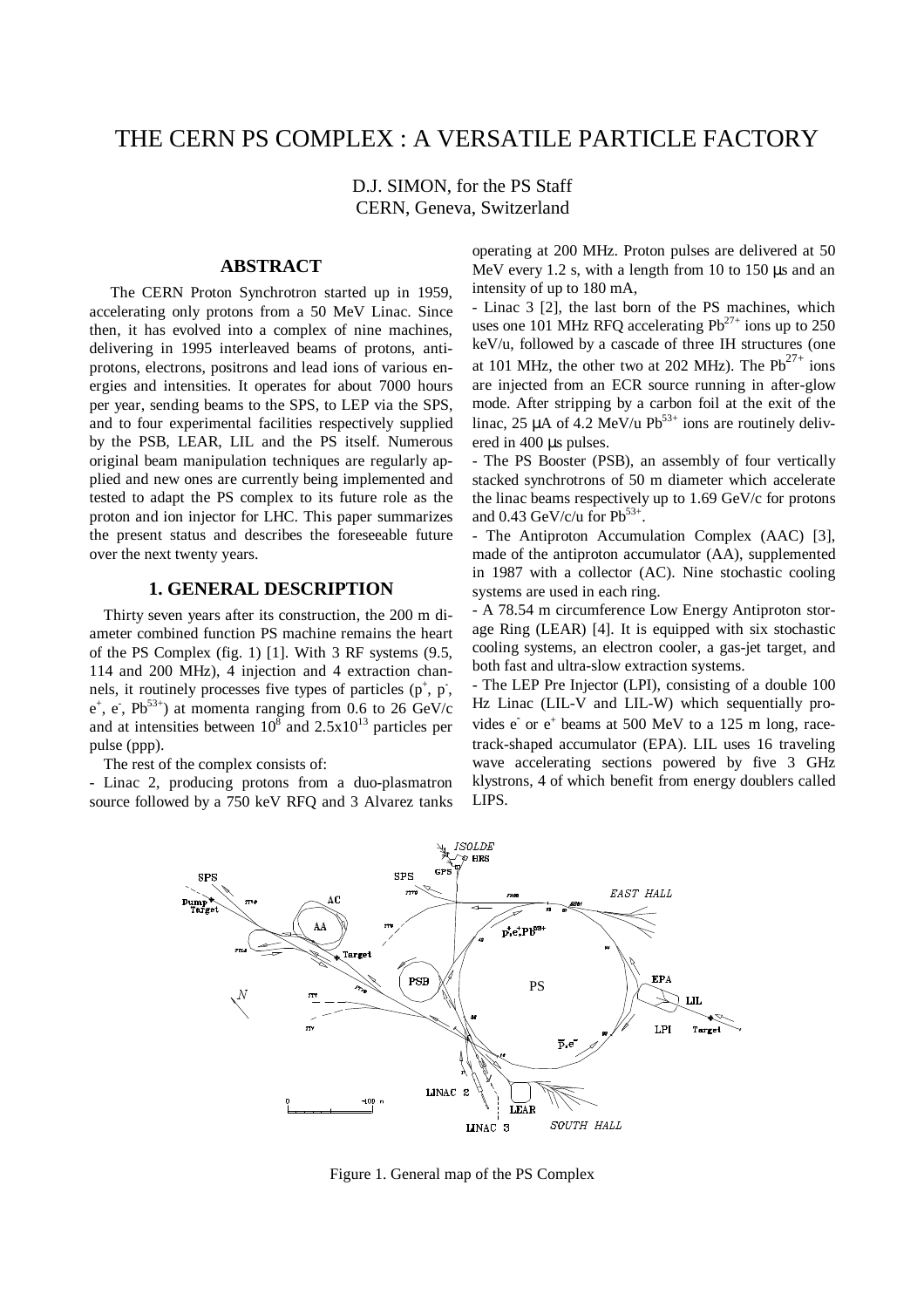| Beam<br>Label                                                                    | User                        | Particle   | Inj/ej<br>momentum<br>[GeV/c] | Inten-<br>sity<br>[ppp] | RF<br>harm.<br>Nr  | No of<br>bunches | $\epsilon_{x}$ , $\epsilon_{v}$<br>$\begin{bmatrix} \mu m \\ \lambda m \end{bmatrix}$ | $\epsilon$ <sub>//</sub><br>[eVs] | Bunch<br>length<br>[ns] | Inj/ej.<br>straight<br>section | Peculiarities                                                          |
|----------------------------------------------------------------------------------|-----------------------------|------------|-------------------------------|-------------------------|--------------------|------------------|---------------------------------------------------------------------------------------|-----------------------------------|-------------------------|--------------------------------|------------------------------------------------------------------------|
| <b>SFT</b>                                                                       | <b>SPS</b>                  | $p^+$      | 1.69/14                       | 2.5<br>$10^{13}$        | 20,<br>420         | 420x5            | 11/7                                                                                  | 0.1                               | 5                       | 42/16                          | Highest intensity beam, 5<br>turn extraction                           |
| <b>SPP</b>                                                                       | SPS-<br><b>LEP</b>          | $e^+$      | 0.5 / 3.5                     | $2.10^{11}$             | $8+$<br>240        | 8                | 0.05/<br>0.01(2)                                                                      | 0.01                              | $\overline{4}$          | 92/16                          | Robinson wiggler to<br>change $J_{\alpha} \& J_{\nu}$                  |
| <b>SPN</b>                                                                       | SPS-<br><b>LEP</b>          | $e^{-}$    | 0.5 / 3.5                     | $2.10^{11}$             | $8+$<br>240        | 8                | 0.05/<br>$0.01^{(2)}$                                                                 | 0.01                              | $\overline{4}$          | 74/58                          | Robinson wiggler to<br>change $J_{\alpha} \& J_{v}$                    |
| AA                                                                               | AAC p<br>product<br>ion     | $p^+$      | 1.69 / 26                     | 1.6<br>$10^{13}$        | 10,<br>12, ,<br>20 | 5                | 13/9                                                                                  | 2                                 | 20                      | 42/16                          | Transverse funneling,<br>longitudinal merging and<br>batch compression |
| <b>TSTAAC</b>                                                                    | AAC p<br>transfer<br>simul. | $p^+$      | 1.69 / 3.5                    | $2.10^{10}$             | 20, 6              |                  | 4/1.5                                                                                 | 0.5                               | 70                      | 42/16                          | Test beam for steering<br>adjustments of AA-PS<br>transfer line        |
| <b>LEAR</b>                                                                      | LEAR<br>p<br>physics        | $p^{-}$    | 3.5/0.6                       | $10^{10}$               | 10                 | $\mathbf{1}$     | 2/2                                                                                   | 0.2                               | 160                     | 16/26                          | Deceleration on a digital<br>frequency program                         |
| <b>PHYSE</b>                                                                     | East<br>Hall                | $p^+$      | 1.69 / 24                     | $310^{11}$              | 20                 | N/A              | 3/5                                                                                   | 0.2                               | N/A                     | 42/61                          | Slow extraction (400ms)                                                |
| <b>SFTION</b>                                                                    | <b>SPS</b>                  | $Ph^{53+}$ | 0.43/<br>$5.1^{(3)}$          | $2.10^8$                | 20                 | 20               | 1.7/<br>1.6                                                                           | 0.04<br>(4)                       | 11                      | 42/16                          | Stripped to $82+$ in the<br>transfer line to SPS                       |
| <b>PHYFE</b>                                                                     | East<br>Hall                | $p^+$      | 1.69 / 3.5                    | 10 <sup>9</sup>         | 20                 | $1 - 5$          | 2.0/1.5                                                                               | 0.5                               | 30                      | 42/61                          | Low but precise intensity                                              |
| (1) $\epsilon_{X,Y} = \beta \gamma \sigma^2 / \beta_{X,Y}$<br>(2) non normalized |                             |            |                               |                         |                    |                  | $(3)$ [GeV/c/u]<br>$(4)$ [eVs/u]                                                      |                                   |                         |                                |                                                                        |

Table 1: Characteristics of the PS extracted beams

#### **2. THE DIFFERENT TYPES OF BEAMS**

The detailed characteristics of the most representative beams delivered by the PS are listed in Table 1.

**Protons.** The PSB is able to supply up to  $3.10^{13}$  ppp in 20 bunches at 1 GeV every 1.2 s. The PS machine accelerates these beams and tailors their longitudinal characteristics to the specific needs of every user. Longitudinal emittance is blown-up in a controlled way, using the 200 MHz RF systems. Bunch lengths and number of bunches are changed with traditional debunching/rebunching techniques, as well as more involved "gymnastics" [1, 3], using the wide frequency range of the RF systems and the flexibility of their controls [5]. Ultimately a large variety of proton beams is routinely available:

- debunched and slow extracted  $($   $\sim$  400 ms spills) at up to 24 GeV/c to the East Hall experiments,
- bunched at 200 MHz and "continuously ejected" over 5 turns at 14 GeV/c to SPS,
- compressed into 1/4 of a turn (5 bunches) at 26 GeV/c and fast extracted to the AAC p<sup>-</sup> conversion target.

In addition to feeding the PS, the PSB also provides intense  $(\sim 3x10^{13})$  p<sup>+</sup> beams at 1 GeV to the ISOLDE facility.

**Antiprotons.** Antiprotons are collected at 3.5 GeV/c in batches of  $5x10^7$  from the AAC iridium target, stochastically cooled for 4.8 s in the AC, and then transferred and stacked into the AA [3]. Up to  $10^{12}$  p<sup>-</sup> can be stacked in the AA.

A few times per hour, a single bunch of  $2x10^9$  to  $5x10^{10}$  p<sup>-</sup> is RF captured, ejected to the PS machine,

decelerated down to 609 MeV/c and sent to LEAR. The beam can then be accelerated  $(< 2 \text{ GeV/c})$  or decelerated (> 100 MeV/c), and stochastic- and electron- cooling are extensively used (electron below 350MeV/c, stochastic above) [4]. The LEAR beam can be used on an internal gas-jet target (typical coast life-time 30 h) or ejected by fast extraction (20-500 ns) or ultra-slow extraction (0.1-5 h).

**Electrons and Positrons.** The 180 MeV LIL-V ebeam produces e<sup>+</sup> in a tungsten target. The 12 ns lepton beams are further accelerated to 500 MeV by LIL-W and longitudinally stacked in one of the 8 EPA buckets. Whereas  $5x10^{11}$  electrons are collected within a PS basic period of 1.2 s, it takes a full PS supercycle to accumulate the same amount of positrons. Once every supercycle, the eight  $e^+$  (and 1.2 s later  $e^-$ ) bunches are fast ejected to the PS, accelerated to 3.5 GeV with the 114 MHz system, then transferred to the SPS in 2 batches of 4 bunches spaced by 30 ms.

**Heavy ions.** The 4.2 MeV/u  $Pb^{53+}$  ions from Linac 3 are first accelerated to 94.8 MeV/u in the PSB where a change of the RF harmonic number is needed to cope with the large variation of beam velocity. The PS accelerates the ions using a dedicated, high sensitivity beam control, then extracts the 20 bunches to the SPS. They are fully stripped to  $Pb^{82+}$  by a 1 mm thick aluminum foil in the transfer line.

## **3. OPERATING MODES**

The users of the PS Complex receive their own particle beam according to pre-established sequences, called supercycles. A PS supercycle is made of various magnetic